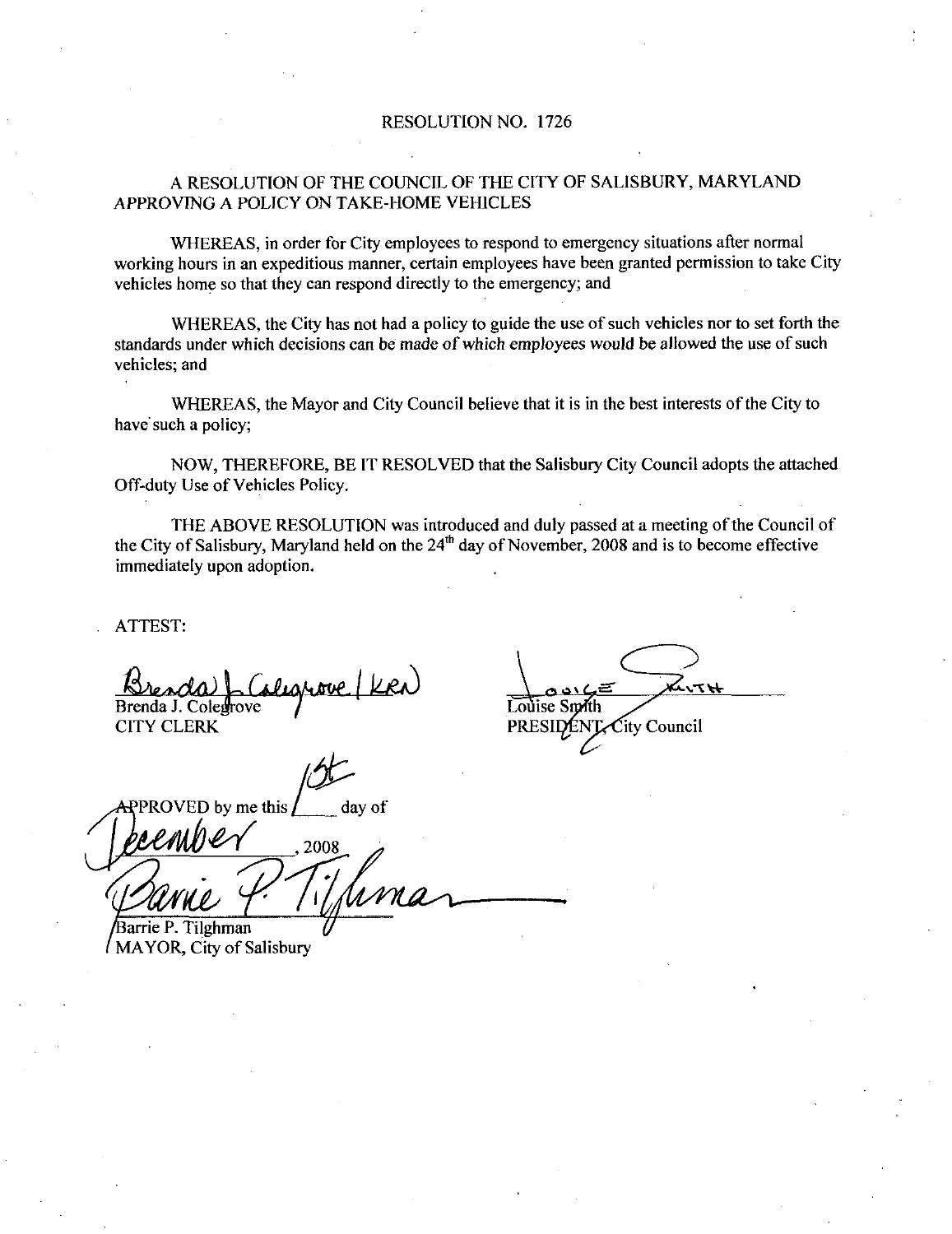Revised 11/10/2008

## $\begin{picture}(20,10) \put(0,0){\line(1,0){10}} \put(15,0){\line(1,0){10}} \put(15,0){\line(1,0){10}} \put(15,0){\line(1,0){10}} \put(15,0){\line(1,0){10}} \put(15,0){\line(1,0){10}} \put(15,0){\line(1,0){10}} \put(15,0){\line(1,0){10}} \put(15,0){\line(1,0){10}} \put(15,0){\line(1,0){10}} \put(15,0){\line(1,0){10}} \put(15,0){\line(1$



### **City of Salisbury Off-Duty Use of City Vehicles Policy** Effective Date: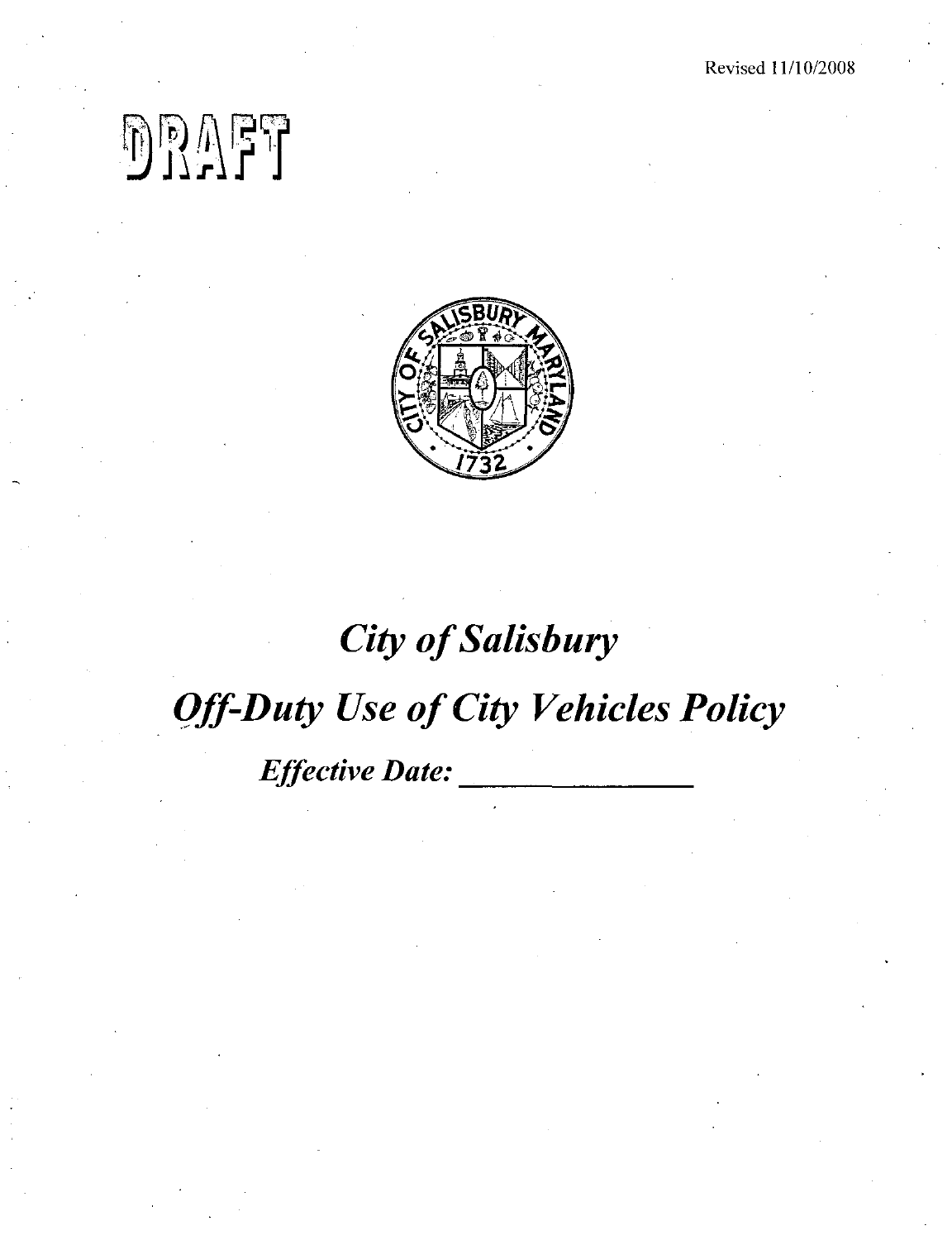#### L0POLICY

This policy establishes procedures regarding the off-duty use of City vehicles and employee reimbursements for business use of their private vehicles. This applies to all City employees with the exception of those covered by the Salisbury Police Department Take Home Vehicle Program (Chapter 22.2.5 of the Salisbur with the exception of those covered by the Salisbury Police Department Take Home Vehicle<br>Program (Chapter 22.2.5 of the Salisbury Police Department Written Directives) or unless otherwise noted within the policy

#### 20DEFINITIONS

2.1 Assigned Vehicle. A City automobile or truck designated for the use of an individual employee in the normal performance of his/his duties but not authorized for take-home use.

2.2 Mileage Reimbursement. A per mile rate to compensate employees for use of a privately owned vehicle on official business based on actual logged miles

2.3 Take-Home Vehicle. A City automobile or truck designated for the use of an individual employee in the normal performance of his/her duties including the commute from home to work

#### **3.0 PROCEDURE/RULE**

#### 3.1 Take-Home Vehicles.

a. For an employee to be authorized the take-home use of a City vehicle; one of the following tests must be met

**Test 1:** The employee is:

(1) subject to frequent after-hours emergency callback or other unscheduled work, and

2 such unscheduled work involves the first response to <sup>a</sup>real or present threat to life or property requiring an immediate response, and

or property requiring an immediate response, and<br>(3) a specialized vehicle, tools, or equipment are required for the performance of emergency duties

Test 2: The employee is:

(1) subject to frequent after-hours callback, and

23 a specialized vehicle, tools, or equipment are required for the performance emergency duties.<br> **12.** The employee is:<br>
(1) subject to frequent after-hours callback, and<br>
(2) such call back arrangements are to locations (2) such call back arrangements are to locations other than the employee's normal duty station, and

assignments, and

 $(4)$  an unacceptable delay in the response would result from the employee's return to the normal duty station to retrieve the needed equipment

2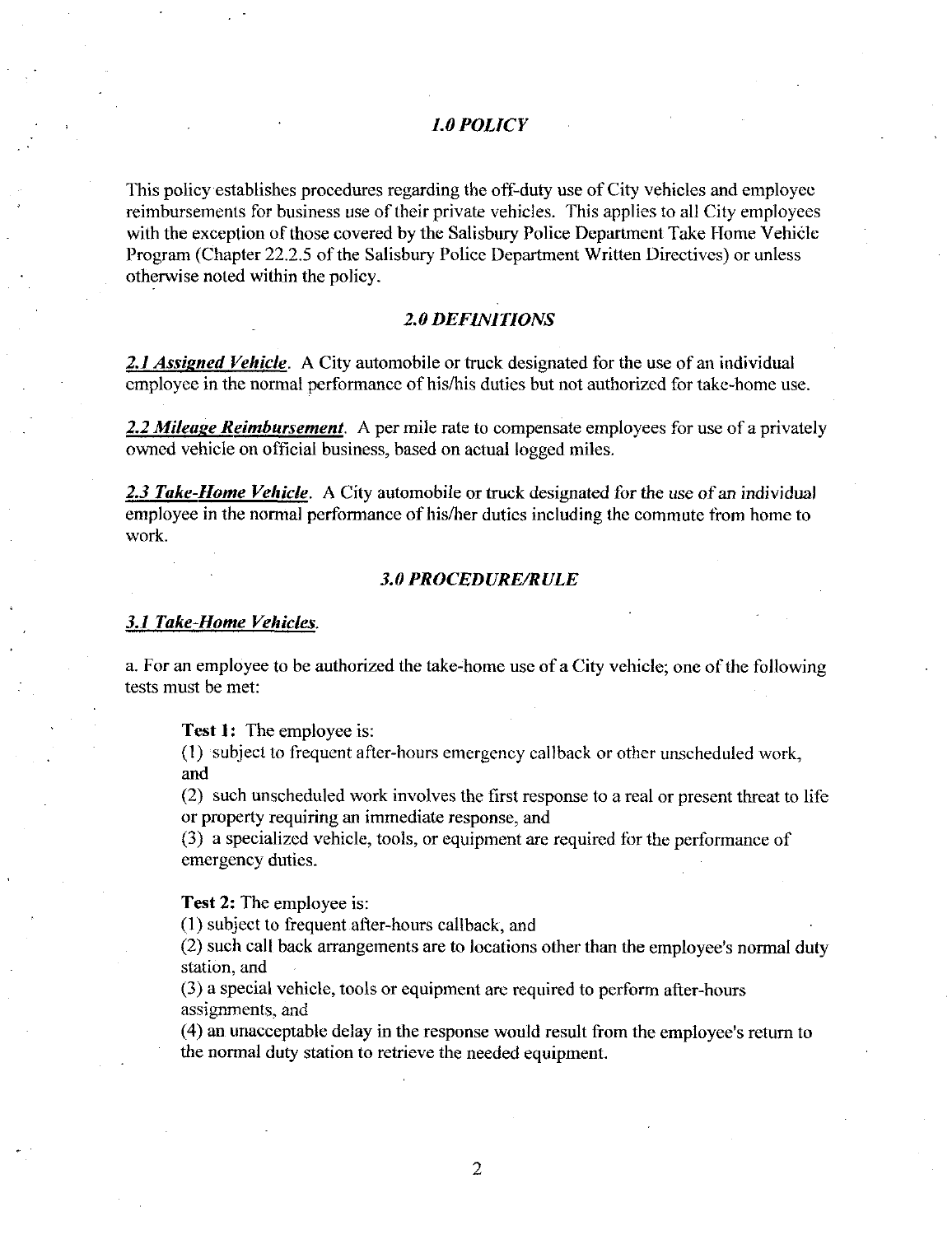This category is normally reserved for emergency maintenance response situations This category is normally reserved for emergency maintenance response situations where a group of employees share formal on-call responsibilities on a rotational basis, typically for a week at a time.

**Test 3:** The employee is:

(1) subject to after-hours emergency call back and other unscheduled work, and  $(2)$  by virtue of the employee's position in the organization, the employee is where a group of employees share formal on-call responsibilities on a rotation<br>typically for a week at a time.<br>**Test 3:** The employee is:<br>(1) subject to after-hours emergency call back and other unscheduled work,<br>(2) by vi  $r(2)$  by virtue of the employee's position in the organization, the employee is responsible for directing and/or participating in emergency preparedness and emergency response operations, and **Test 3:** The employee is:<br>(1) subject to after-hours emergency call back and other unscheduled work<br>(2) by virtue of the employee's position in the organization, the employee is<br>responsible for directing and/or participa

(3) such call back arrangements are to locations other than the employee's normal duty station, and

 $(4)$  a special vehicle, tools or equipment are required to perform after-hours assignments

b Department Directors shall determine reasonable schedules and vehicle assignments for b. Department Directors shall determine reasonable schedules and vehicle assignments for rotational, on-call coverage. For other purposes, the City Administrator, at the written request rotational, on-call coverage. For other purposes, the City Administrator, at the writte<br>of the Department Director, will authorize full-time take-home vehicles based on the criteria described above

c. Except as provided in subsection "d" of this policy, take-home vehicles are to be used for official purposes only. For the purposes of this policy, the daily commute to and from the employee's duty station and normal meal periods within duty hours are considered official of the Department Director, will authorize full-time take-home vehicles based on the criteria described above.<br>
c. Except as provided in subsection "d" of this policy, take-home vehicles are to be used forficial purposes o use

use.<br>d. While serving in official "on-call" status, the Fire Chief and Deputy Fire Chiefs are allowed<br>to use their vobiales for personal use: hours are no necessarious are normitted awant for efficial to use their vehicles for personal use; however, no passengers are permitted except for official duties or members of the employee's immediate family or significant other. Employees may employee's duty station and normal meal periods within duty hours are considered official<br>use.<br>d. While serving in official "on-call" status, the Fire Chief and Deputy Fire Chiefs are allowe<br>to use their vehicles for perso use their take-home vehicles for *di minimis* personal use such as stopping by a store on the way to or from work, provided that the store is not out of their way.

e. No passengers may be transported in take-home vehicles except as required for official duties or as approved by the Department Director

f. In using the City's vehicular equipment, an employee must keep in mind that the employee is a representative of the City and that conduct in adhering to the rules of the road and courtesy on the road is a reflection on the City. It is imperative that such an employee obeys all traffic laws. Any fines incurred by an employee while operating a City vehicle due to traffic or parking violations shall be the sole responsibility of the employee. Employees are responsible for the care, conservation and correct and safe usage of City vehicles. Consumption of alcohol, drugs or tobacco of all types is prohibited in all City vehicles.

<sup>g</sup> When not in use City owned vehicles and equipment wilt be properly locked so as to avoid any theft or destruction. Employees' Supervisors must be notified immediately of all damaged or lost property. If an employee experiences an accident, equipment loss, or damage to the vehicle derived from the negligence of the employee, he/she shall face disciplinary action and shall be required to replace the damaged items

 $\overline{3}$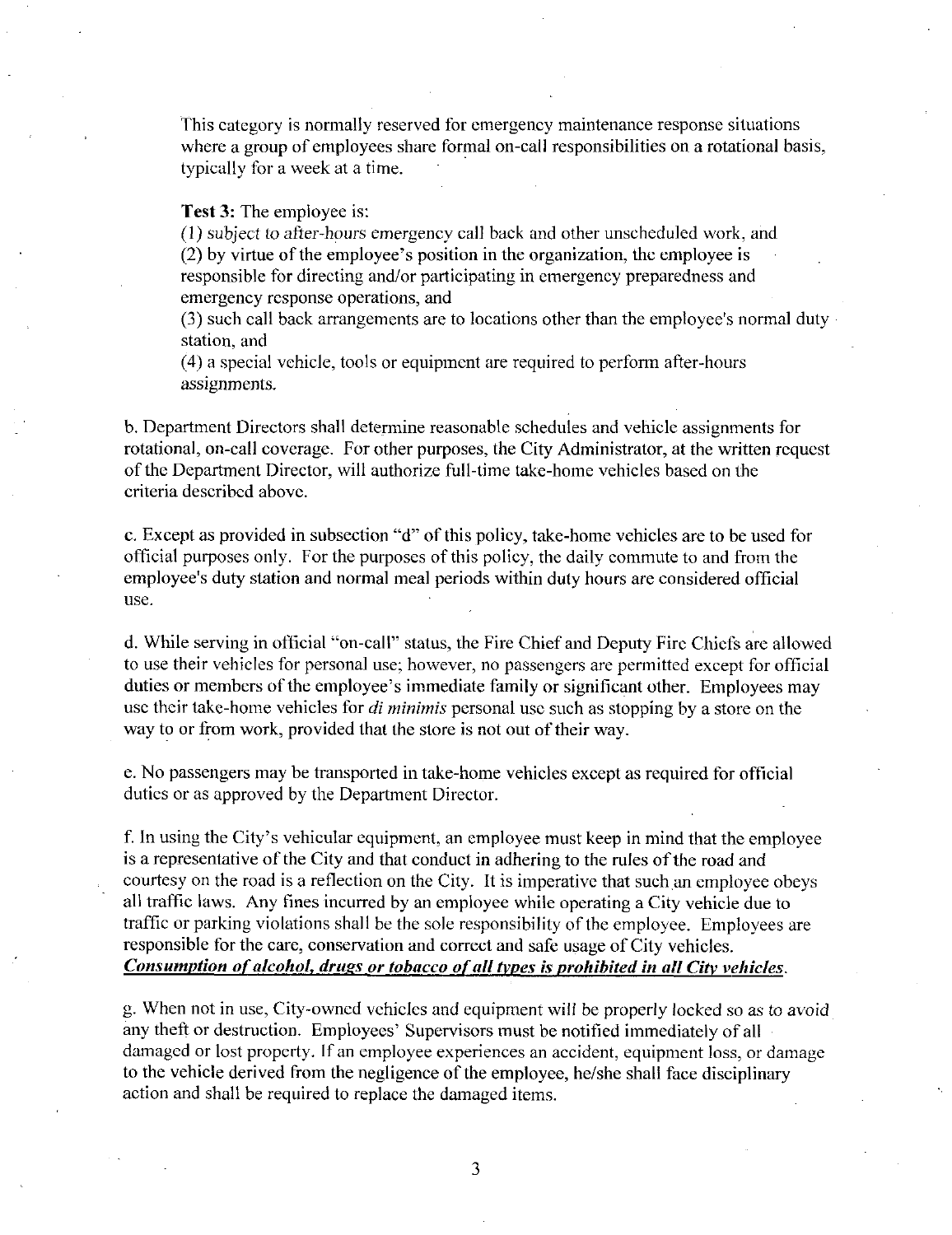h. Employees must possess a valid driver's license of proper classification to operate a City<br>vehicle. In the event an employee's driver's license is suspended or revoked, the employee It. Employees must possess a valid driver's license of proper classification to operate a City<br>vehicle. In the event an employee's driver's license is suspended or revoked, the employee<br>must immediately notify his/her Supe must immediately notify his/her Supervisor. Failure to do so shall be cause for disciplinary action

i. With the exception of specifically designated undercover vehicles, all City take-home vehicles under this section of the policy shall bear an appropriate emblem identifying them as City vehicles and shall possess local government license plates as issued by the State of Maryland Department of Motor Vehicles Administration (MVA).

3.2 Penalty For An At-fault Accident Involving A City Vehicle. An employee who is involved in an at fault accident while driving <sup>a</sup> city vehicle is subject to the loss of their driving privilege either for a period of time or permanently dependent up on the severity and frequency of such accident. Temporary or permanent loss of driving privileges may also result in further disciplinary action depending upon the impact on the ability of the employee to perform his/her duties.

result in further disciplinary action depending upon the impact on the ability of the employee<br>to perform his/her duties.<br>3.3 Penalty For Operating A City Owned Vehicle Under the Influence of Drugs or Alcohol.<br>An employee 3.3 Penalty For Operating A City Owned V.<br>An employee suspected of operating a vehic<br>subject to the City's Drug & Alcohol Policy.

3.4 Penalty for Other Violations of This Policy. Any other violations of this policy may result in disciplinary action up to and including termination in accordance with the provisions ofChapter <sup>8</sup> of the Employee Iandbook

3.5 Mileage Reimbursement. Mileage reimbursement shall be authorized by the Department Director for an employee who must utilize his/her personal vehicle to conduct City business and who receives no other form of allowance

a. Commuting mileage to respond to an after-hours call-back or unscheduled return to work is considered as official City business

b Claims for mileage reimbursement shall be made in accordance with current Travel Expense Reimbursement procedures

c. The standard rate of mileage reimbursement shall be set in accordance with the Internal b. Claims for mileage reimbursement shall<br>Expense Reimbursement procedures.<br>c. The standard rate of mileage reimbursem<br>Revenue Service's Standard Mileage Rates

3.6 Transition. Employees who previously were assigned take-home vehicles, and who lose permission to be assigned a take-home vehicle as a result of the adoption and application of this policy, will be allowed to continue to use the vehicle as a take-home vehicle for ninety (90) days following notification that they no longer have permission to use their vehicles as take-home vehicles.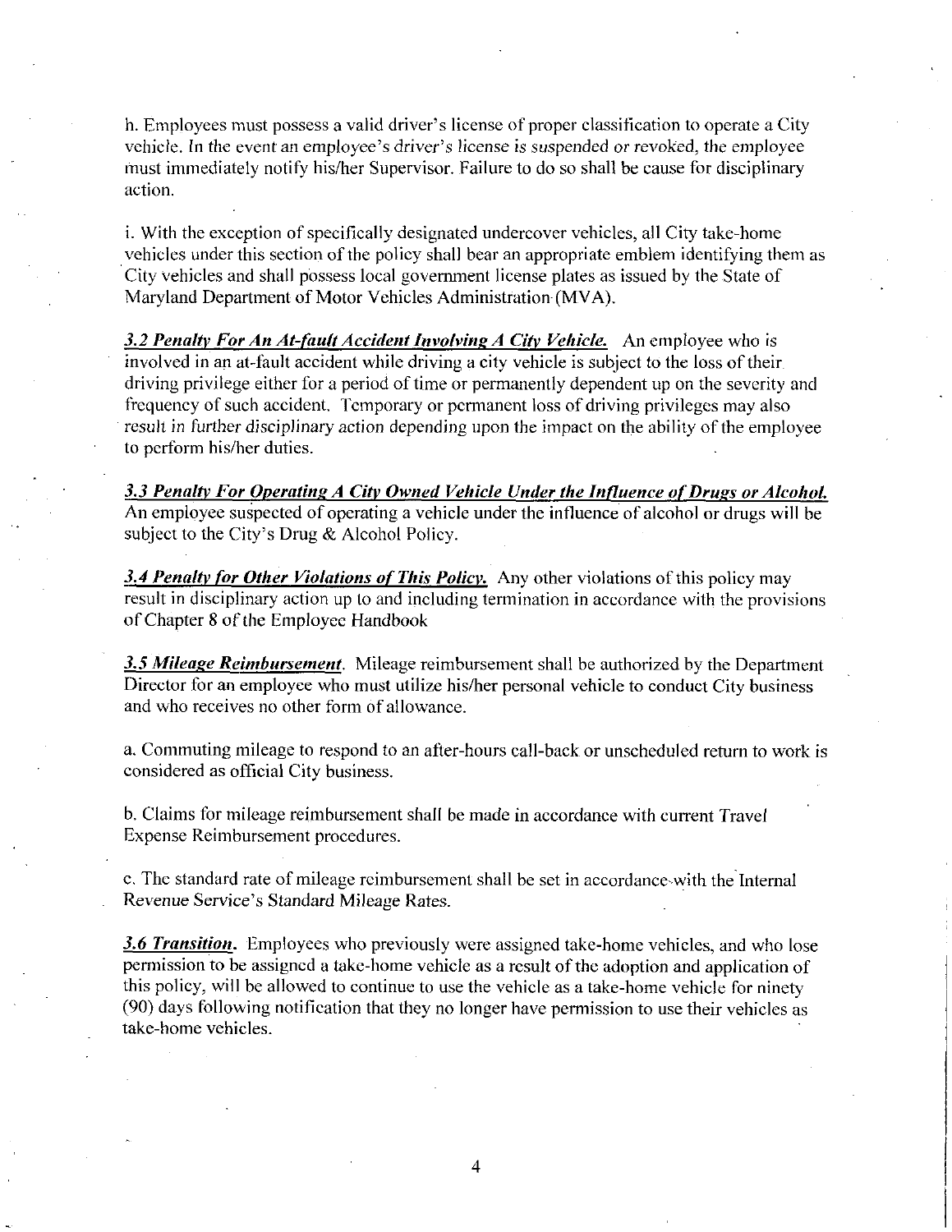#### 4.0 APPENDIX/APPENDICES

City of Salisbury Police Department Take Home Vehicle Program (Chapter 22.2.5 of the Salisbury Police Department Written Directives); Policy on Transporting Citizens (Chapter 26.1.1(H) 32); and Policy on Take-Home/CID Administrative and Animal Control Employees